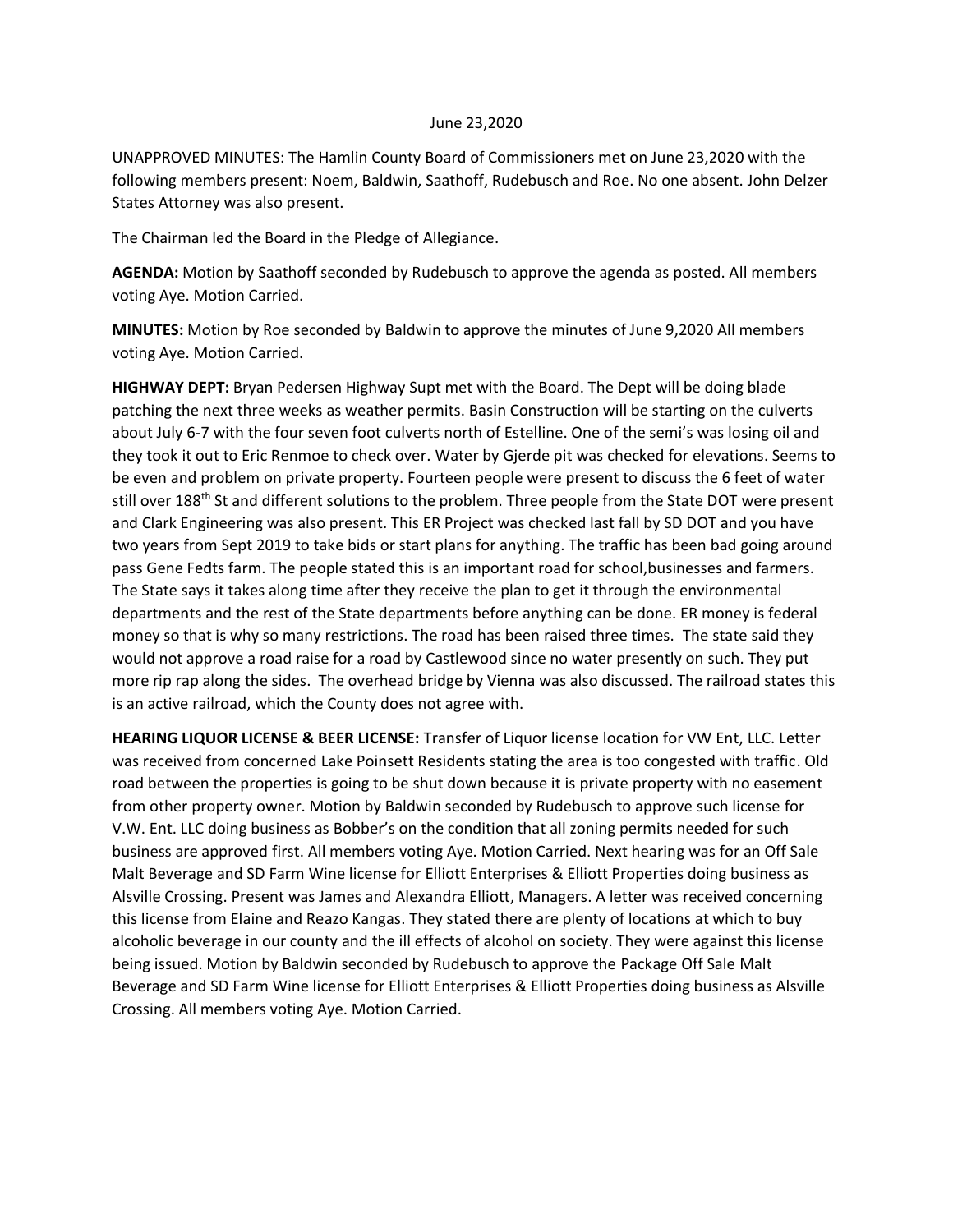**BIDS FOR SURPLUS SHERIFFS VEHICLES:** Bids received for 2014 Ford Explorer were Marilyn Lobbins 1011.59 Dennis Johnson 305.00 Jeff Shepherd 761.00 Yousef Dabbagh 1068.00 Motion by Rudebusch seconded by Roe to accept the bid of 1068.00 from Yousef Dabbagh. All members voting Aye. Motion Carried. Bids received on a 2008 Dodge Durango were Dennis Johnson 250.00 Marilyn Lobbins 712.59 and Jeff Shepherd 761.00 Motion by Roe seconded by Rudebusch to accept the bid of Jeff Shepherd for 761.00 All members voting Aye. Motion Carried.

**FUEL QUOTES:** June 15 in Hazel Diesel Hamlin Co Farmers Coop 1.44 Farmers Union 1.42 June 16 in Hayti Diesel Farmers Union 1.44 Hamlin Co Farmers Coop 1.41 June 17 in Bryant Diesel Farmers Union 1.43 Hamlin Co Farmers Coop 1.45 June 22 in Hayti E-30 gas Hamlin Co Farmers Coop 1.45 Farmers Union no bid. All quotes do not contain certain taxes.

**AUTOMATIC SUPPLEMENT:** Motion by Baldwin seconded by Rudebusch to make an automatic supplement from March 2019 Blizzard/flood FEMA to revenue sources only not budgets for Road (201- 331.01) 53,729.09 and Emergency & Disaster (226-331.08) 10,829.85 All members voting Aye. Motion Carried.

**NEW HIRE:** The Treasurer introduced Renee Platz, the new Clerk in the Treasurer's office. The Board approved such hiring effective June 2 at \$15.45 per hour.

**ADVERTISE FOR BIDS:** Motion by Roe seconded by Saathoff to advertise for bids until 11:00 am on July 21,2020 for pumping equipment rental with or without personnel to pump the six feet of water off of 188<sup>th</sup> St west of Hayti. All members voting Aye. Motion Carried.

**PLAT:** Motion by Baldwin seconded by Rudebusch to approve the following plat of Stone Bridge Resort Second Addition in Outlot A in Government Lot 5 in Section 10 Township 113 North Range 52 West of the 5th PM Hamlin County. All members voting Aye. Motion Carried.

**GRAVEL ON PRIVATE PROPERTY:** Motion by Saathoff seconded by Baldwin to allow the property owner along 464th Avenue to remove the pile of gravel on his property that was left there after an accident occurred and a berm had to be installed for protection. All members voting Aye. Motion Carried.

**CLAIMS PAID:** Watertown City 911 fees collected sent to them 4497.91 Quadient Supplies Postage Meter 154.86 Northwestern Energy Util Courthouse 20.16 Ag Bldg 30.77 Northwestern Energy Road Util 20.21 SD Public Health Lab blood tests 40.00 SDACO part of Register of Deeds fees to State 268.00 Verizon Sheriff cell phones & air cards 528.16 Ottertail Power Elec. Ag Bldg 69.14 Courthouse 756.63 Visa Courthouse Maint supp 16.72 Sheriff Supp 231.00 Road cell phone 1.05 Treasurer supp 437.52 Auditor supp 47.49 SD Dept of Revenue Motor Vehicle License 146,575.42 Birth Fees 10.00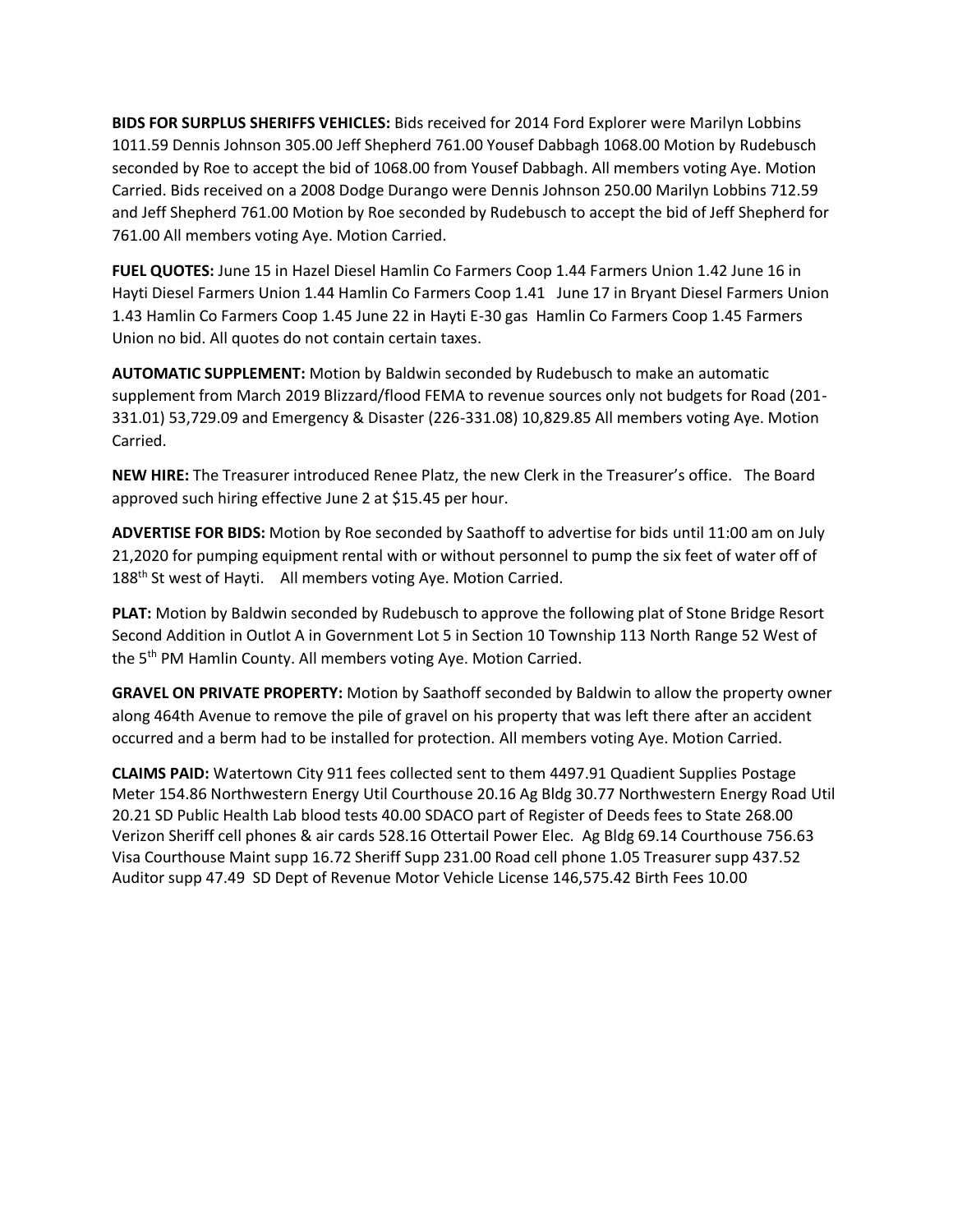The Auditor reported the cash on hand in the Treasurer's office as of June 1,2020

| <b>Checking Account</b>     | \$1,702,647.96 |
|-----------------------------|----------------|
| <b>Money Markets</b>        | \$2,457,204.15 |
| CD's                        | \$4,050,000.00 |
| Cash on Hand                | \$1,726.70     |
| Checks on Hand              | \$23,471.57    |
| Credit Card Deposit on Hand | \$750.33       |
| Petty Cash                  | \$400.00       |
| Total                       | \$8,236,200.71 |

Of this the following belongs to

| General Fund                  | \$4,917,335.23 |
|-------------------------------|----------------|
| Special Revenue               | \$2,305,099.83 |
| Schools                       | \$521,135.66   |
| Townships                     | \$116,831.19   |
| Cities & Towns                | \$104,709.46   |
| <b>Trust and Agency Funds</b> | \$271,089.34   |
| Total                         | \$8,236,200.71 |
|                               |                |

**DISCRETIONARY FORMULA:** Motion by Roe seconded by Saathoff to approve the Hamlin County Resolution No. 2020 Discretionary Formula SDCL 10-6-35.2 All members voting Aye. Motion Carried WHEREAS, the County of Hamlin, State of SD has deemed it in the best interest of the County to adopt a Resolution implementing a Discretionary Formula for the reduced taxation of new structures and additions and partially constructed structures pursuant to SDCL 10-6-35.2 NOW THEREFORE BE IT RESOLVED, that the following properties shall be and hereby are, specifically classified for the purpose of taxation pursuant to SDCL 10-6-35.2 : Any new nonresidential agricultural structure or any addition to an existing structure, if the new structure or addition has a full and true value of ten thousand dollars or more (SDCL 10-6-35.2(3) Any new commercial structure, or any addition to an existing structure, except a commercial residential structure as described in SDCL 10-6-35.2 (5) if the new structure or addition has a full and true value of thirty thousand dollars or more (SDCL 10-6-35.2(4) Any new commercial residential structure, or addition to an existing structure, containing two or more units, if the new structure or addition has a full and true value of thirty thousand dollars or more (SDCL 10-6-35.2(5) FURTHER RESOLVED, that any structure classified pursuant to this Resolution shall, following construction, initially be valued for taxation purposes in the usual manner, and that value shall be referred to in this Resolution as the "Pre-Adjustment Value" and be it FURTHER RESOLVED, that the assessed value to be used for tax purposes of any structure classified pursuant to this Resolution shall, following construction, be calculated as follows: a. For the first tax year following construction 20% of the Pre-Adjustment Value; b. for the second tax year following construction 40% of the Pre-Adjustment Value; c. For the third tax year following construction 60% of the Pre-Adjustment Value d. for the fourth tax year following construction 80% of the Pre-Adjustment value; e. for the Fifth tax year following construction 100% of the Pre-Adjustment Value. FURTHER RESOLVED, that the Board of County Commissioners may, if requested by the owner of any of the above described property, not apply the above formula, in which case the full assessment shall be made without application of the formula. In waiving this formula for the structure of one owner, the Board of County Commissioners is not prohibited from applying the formula for subsequent new structures by that owner; and be it FURTHER RESOLVED, that for purpose of this Resolution, the assessed valuation during any of the five years may not be less than the assessed valuation of the property year preceding the first year of the tax years